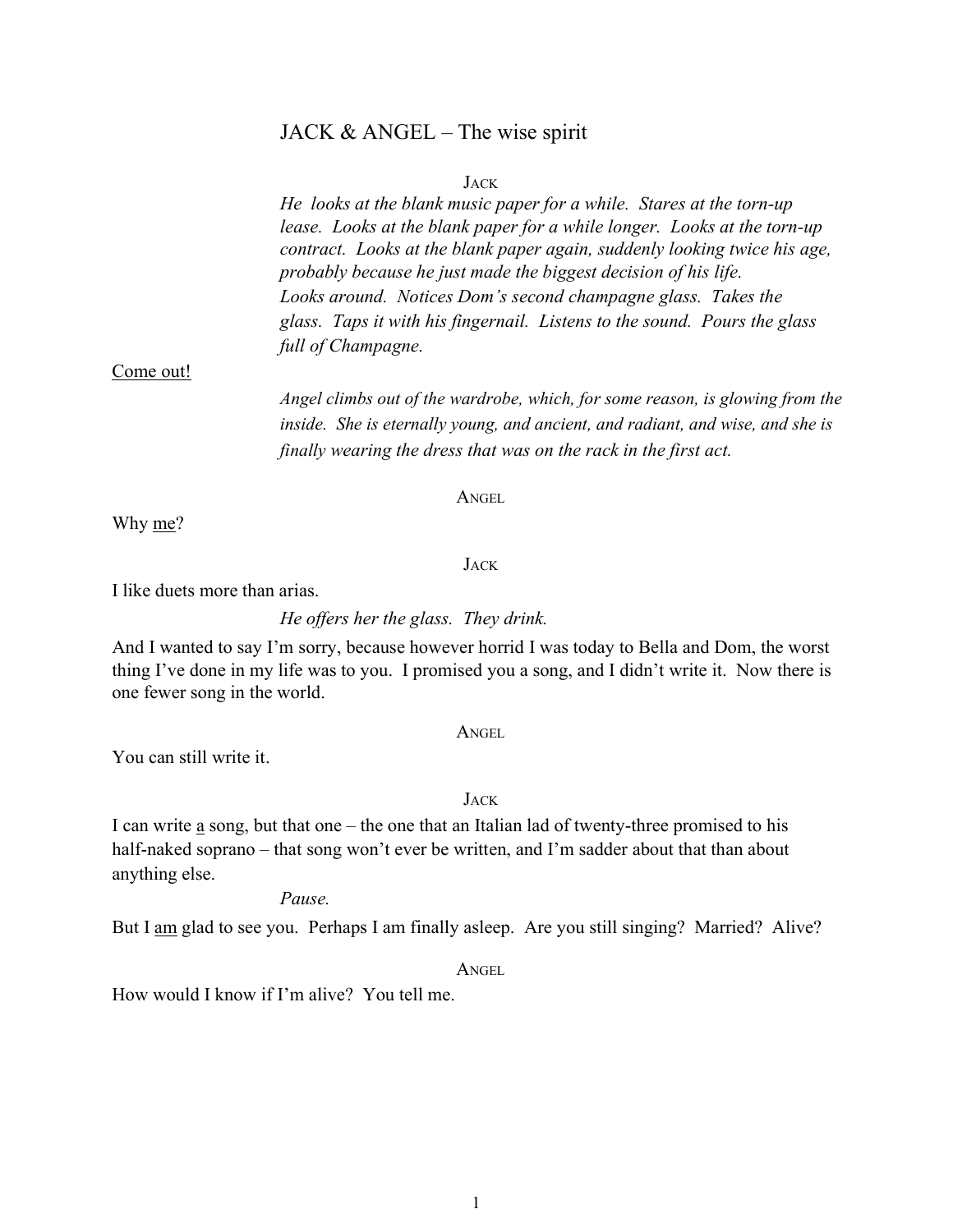#### JACK

ANGEL

JACK

# Shrugs.

I don't even remember your name. But I want you here, with me, now. Because I need to set one more thing on fire.

> Jack looks down. Angel follows his glance. He is looking at the blank music paper.

No. No!

I am done.

You love music!

JACK

I love food. Doesn't mean I have to be a chef. Least of all I want to be a roast.

# ANGEL

You want to – unbutton me again? Remember how easy it was? Or remember how your lips felt on my skin? You'll think of a transcendent melody at the first touch, I promise. Or should I sing for you? I don't sing for everyone, but I will sing for you, I would hit all the notes, even the ones that have not been written yet, and they would all be for you!

### JACK

I am done. You know what I will do? I will lock myself in the kitchen. And I will light the stove. And I will put a frying pan on the stove. And in this pan, I will toast a slice of a baguette. Then I'll fry a fillet mignon, three and a quarter minutes per side in half butter, half olive oil, and I will place it on top. Then I'll cover it with a slab of foie gras, at least a finger thick. Sauce: Madeira and truffles. I plan to eat one of these at least twice a week for the next thirty years.

ANGEL

This is not you.

# **JACK**

This is me. I'm not saying it will be easy. I'm sure I will cry at some point.

#### ANGEL

You can still write! You can write whatever you want! Music is an ideal art, it can evolve forever!

# ANGEL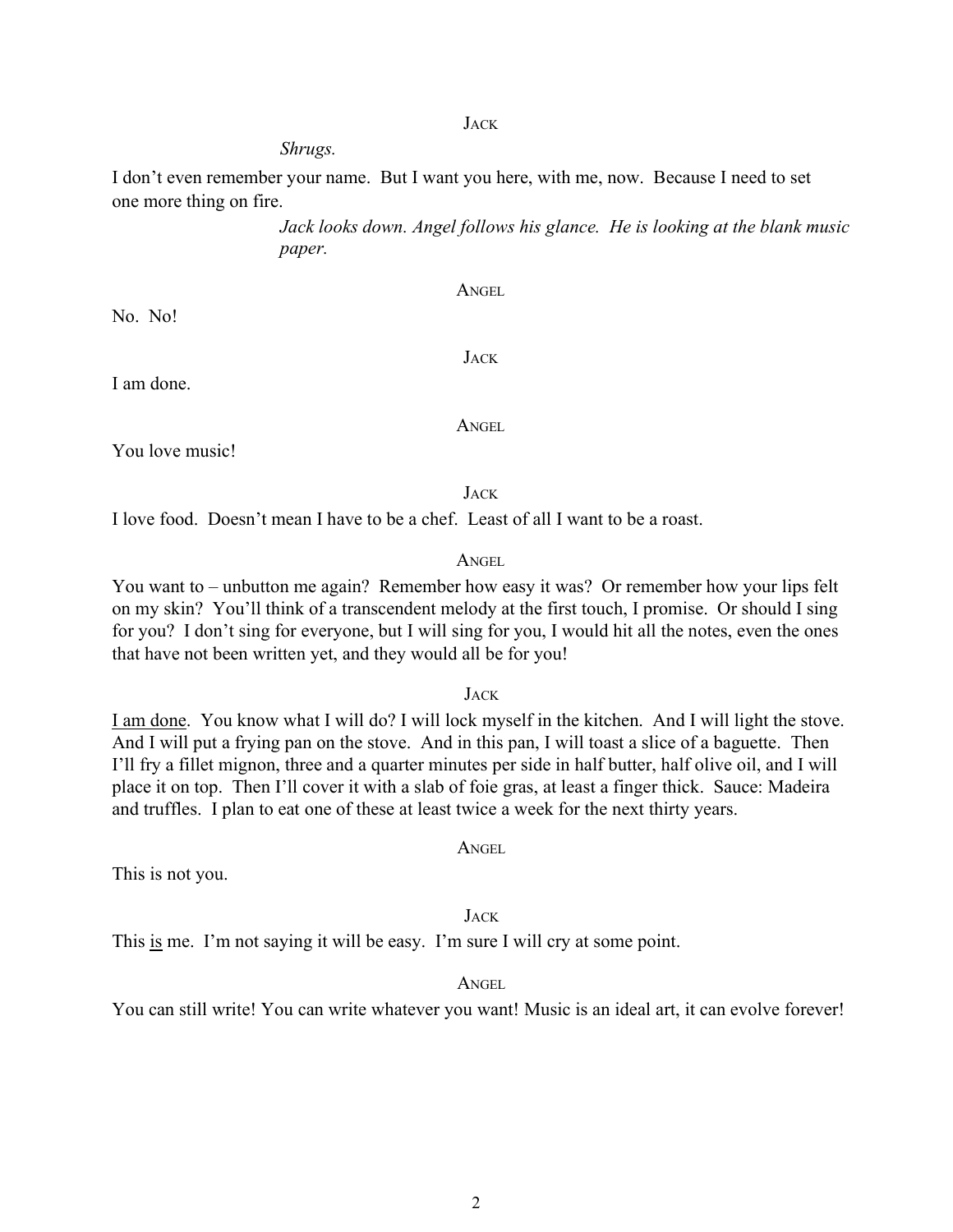It did you good, thirteen years in the wardrobe. Music might be infinite, but human life isn't. What was that story, about Hercules, I think, how he traveled to the place beyond which there was no other place? And then he stuck his oar into the ground, and looked around, and maybe sighed, and went back down into the green valley, because he was tired.

Ulysses, not Hercules.

Of course. I'm tired, darling. And there's London breathing at my heels. I stopped it today, twice. But one day I won't be so lucky.

You have immortality within the grasp of your hand.

I'm eminently practical, and immortality is impossible.

Figaro will live forever.

That is easy for those who do not exist.

William Tell existed.

And now he is a myth. He has no life outside of his story. The moment the curtain descends, he dies. But  $I - I$  exist. And now I am done.

He picks up the blank sheet of music paper and tears it in two.

She steps away from him  $-$  and then is struck with a new thought.

ANGEL

**JACK** 

ANGEL

Bella! Go, run, chase her! If you will not write, you can go with her, you can bring her back!

No.

Don't you love her?

**ANGEL** 

**JACK** 

ANGEL

**JACK** 

ANGEL

# JACK

**JACK** 

**ANGEL** 

**JACK**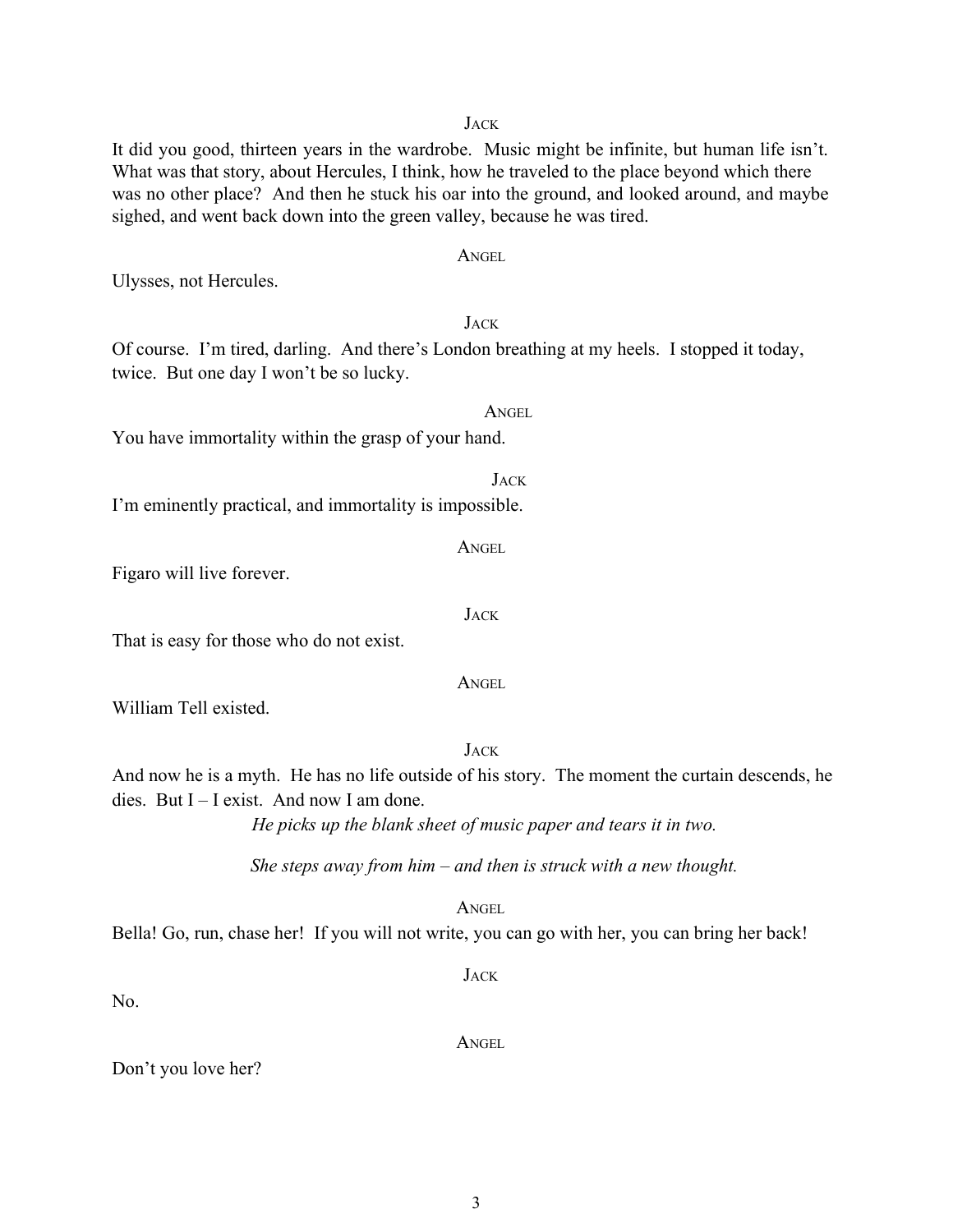#### **JACK**

I love her. And I want to keep loving her. And that's why I let her go.

Pause.

### ANGEL

You could have been a great composer.

# Pause.

**JACK** 

It sure is a singular sight, this portrait gallery of great composers. All of them made of their own material. There's Bach with his granite facade; Mozart, bright as a crystal, edges sharp enough to draw blood; and my friend Beethoven with his cumulonimbus hair. And next to them, is this funny-looking man with fat cheeks, a pointy nose, and a head shaped like a potato – only the greatest composer in the history of the universe, imagine that.

#### ANGEL

And so very modest.

JACK

What – me? – why me? – since when is this in any way about me? – were you even listening in your wardrobe?! I'm talking about Handel!

Why Handel?

Because he did go to London. And even in London, he was able to write – transcendent music. I'm not that. I'm – Jack, thumbing my nose at London from the safety of Paris; still funny; still afraid of being boring and of nothing else; still – and always, for now and ever! – in love with Bella.

# Pause.

Who said to hold eternity in the palm of your hand?

ANGEL

Blake. Infinity, not eternity.

# JACK

Call it what you will. I hold it. And I know it's light – like dandelion fluff, like the high A on an oboe. And I blow at it – gently, like I used to blow on Bella's cheek when she fell asleep. And it floats, for a moment. And then it's gone. Because it's not mine to keep, and never was. I'm the only one who knows this, no one else. Unless Mozart also knew it, when he drank himself to death at thirty-five. But then again, everything all of us ever do, we borrow from Mozart.

ANGEL

JACK